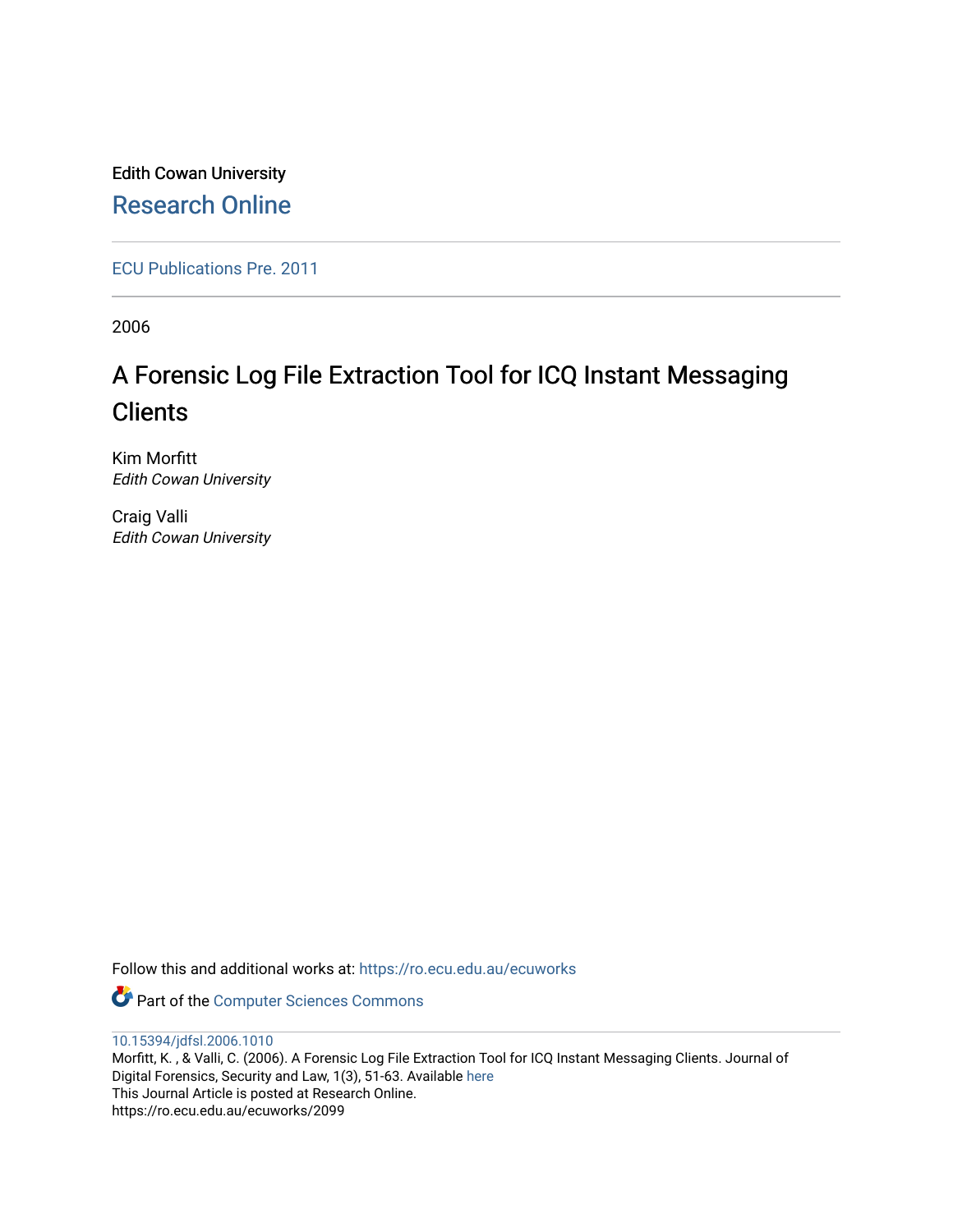# **A Forensic Log File Extraction Tool for ICQ Instant Messaging Clients**

### **Kim Morfitt**

Edith Cowan University Western Australia

**Craig Valli**  Edith Cowan University Western Australia

#### **Abstract**

Instant messenger programs such as ICQ are often used by hackers and criminals for illicit purposes and consequently the log files from such programs are of interest in a forensic investigation. This paper outlines research that has resulted in the development of a tool for the extraction of ICQ log file entries. Detailed reconstruction of data from log files was achieved with a number of different ICQ software. There are several limitations with the current design including timestamp information not adjusted for the time zone, data could be altered, and conversations must be manually reconstructed. Future research will aim to address these and other limitations as pointed out in this paper.

**Keywords:** ICQ, instant messaging, logfile, forensic, extraction

#### **1. INTRODUCTION**

#### **1.1 Background**

ICQ is an instant messaging system by which users can send messages and files to other users, as well as interact in various other ways such as file exchange voice chat and the use of web cams. The official ICQ client logs all conversations and other interactions between users to file in binary format and stores this on the disk of the client machine. There are several different versions of the official ICQ client, with subtle differences between different log files for different versions of the software. This variety of logfiles and software versions and binary nature of the log file makes for difficult and time consuming forensic analysis of these files.

Hackers and criminals often use instant messenger programs such as ICQ for illicit purposes and consequently the log files from such programs are of forensic interest (Mosnews, 2005; Poulsen, 2005). If ICQ itself is not used directly in committing an offence its log files may contain valuable corroborative evidence about actions or activities of the users (Anonymous, 2002).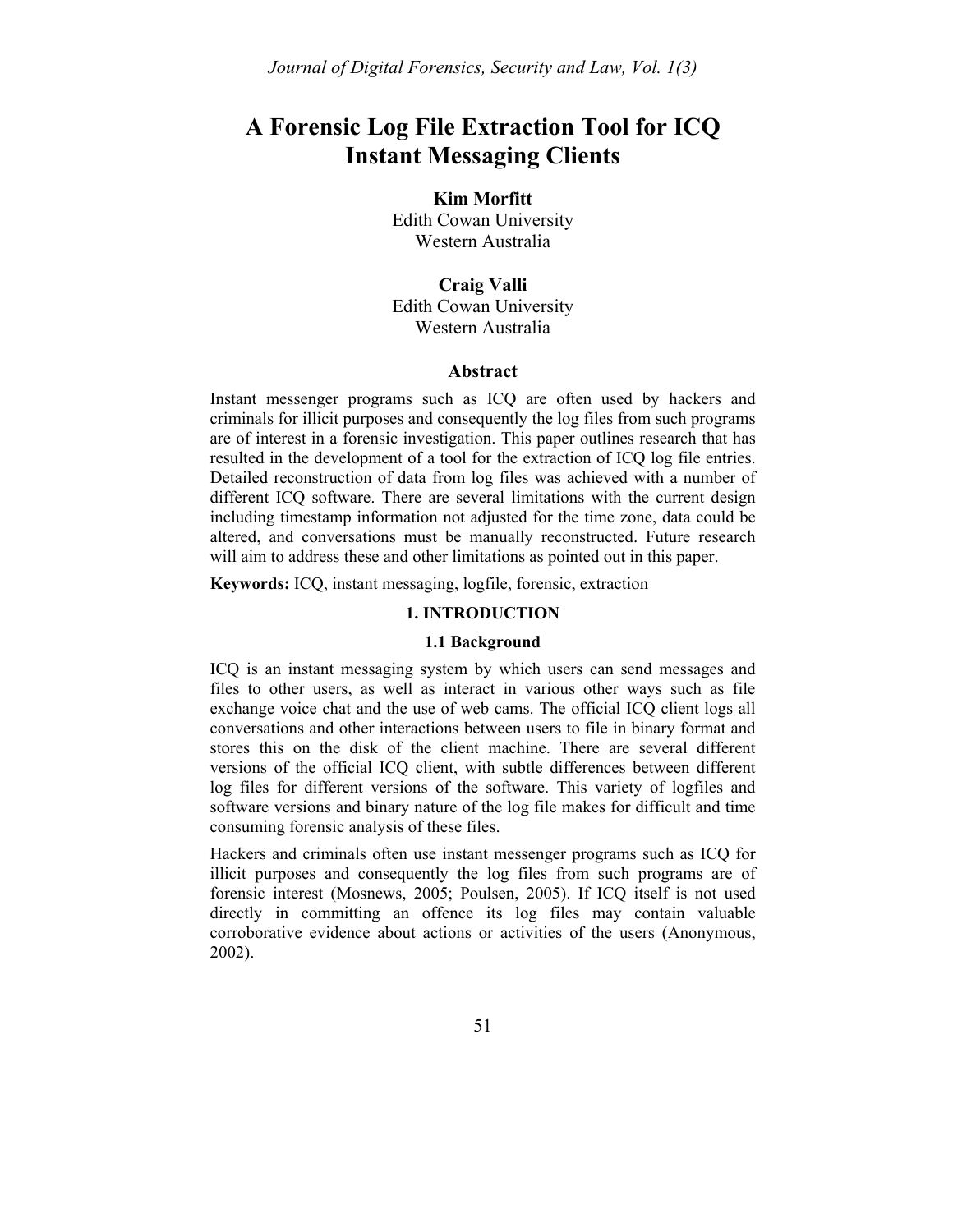Instant messenger programs such as ICQ are often used by hackers and criminals for illicit purposes and consequently the log files from such programs are of forensic interest. If ICQ itself is not used directly in committing an offence its log files may contain valuable corroborative evidence.

Prior to this project some work had gone into working out the format of the database files by Soeder (2000), and further work by Strickz (2002). Their work documents the structures of the files and most of the components of the data structures used in the binary log files. The information provided by the two authors that provides good insight into the structure and purpose of the two different log file types identified by their work. While these files impart information about the structure of the log files, there is no information contained within on how to extract the information from the log files. The information in the documents contains information on the data structures in the database.

A program called icqhr (Hitu, 2003) outputs log file information to a html text file, rather than XML and was used to assist in comparing the accuracy of the system under development. The tool has been black box tested and it accurately outputs the data that should be stored in the log file. Although, a Russian "hacking group" has created it, icqhr was invaluable as a reference. This paper outlines research that has resulted in the development of a tool for the extraction of ICQ log file entries.

## **2. ICQ LOG FILE FORMAT BASICS**

#### **2.1 The ICQ Log Files and What They Do**

There are two types of files that make up an ICQ users log files. The first is an index file we have called the IDX file. An IDX file is so named as it is the file extension for this file type. The file name itself consists of the users UIN (Users Identification Number) used to access the ICQ servers, followed by ".idx" extension. This index file contains a doubly linked list which serves as an index to the second file.

The second file is the data file which contains the log records. The file name consists of the users UIN (Users Identification Number) used to access the ICQ servers, followed by ".dat" extension. We have called this file the DAT file.

The DAT file is file of forensic interest. The IDX contains no valuable information on its own, however as shown further down, it can be used to reconstruct a DAT file from file fragments, or show which records are valid within a DAT file. The DAT file contains all of the log file information that can be stored by ICQ about a user's interaction with other users on ICQ.

Analysis of the IDX file was easily achieved the file layout was simple, with only a few data structures that required some interpretation. An IDX file was opened in a hexadecimal file editor and the information in the files were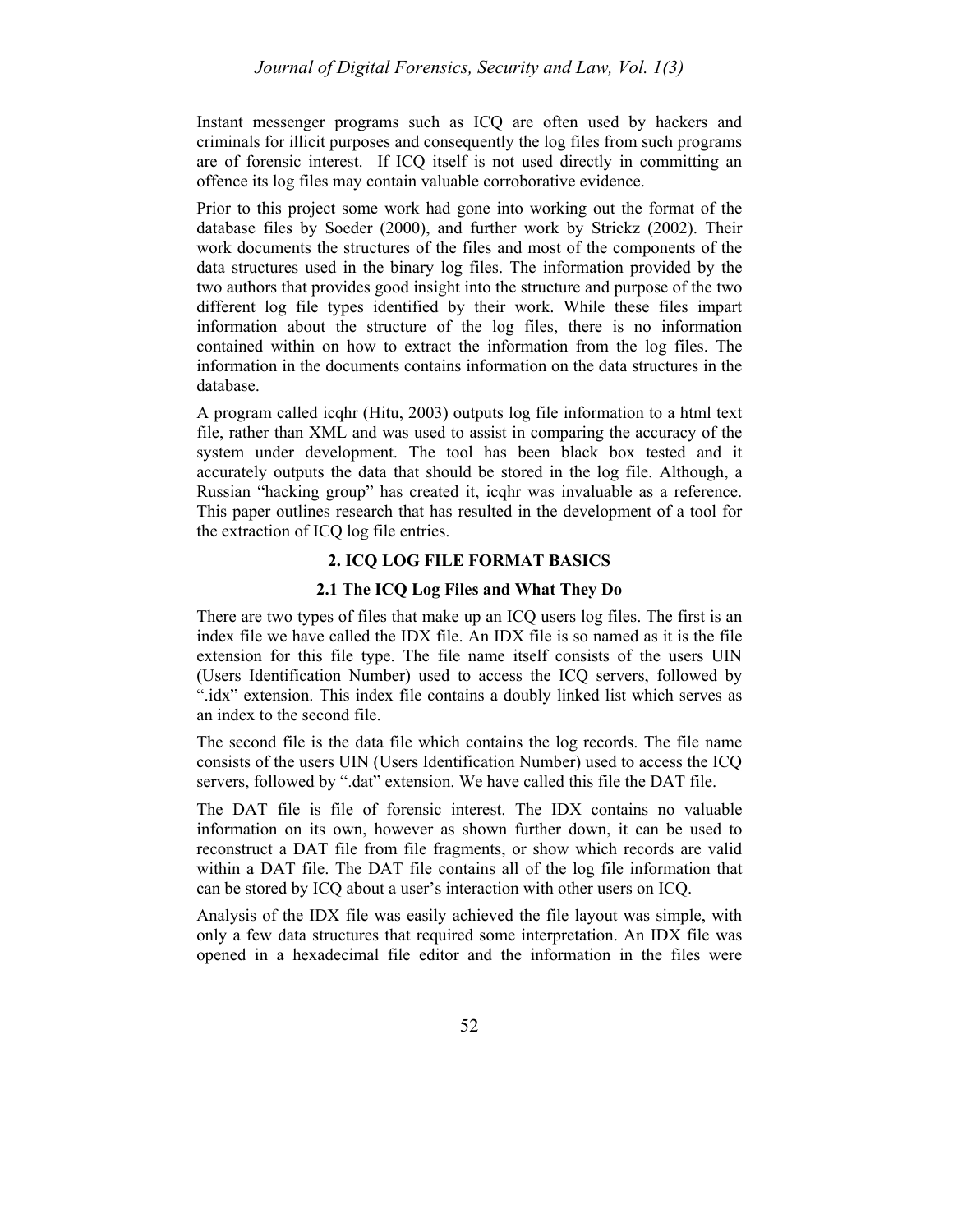compared to the documentation that was downloaded. This illuminated the fact that the files were written in little Endian format (least to most significant byte). Manual analysis of an IDX file is a time consuming process, even for a small number of entries, and there is a limited amount of information that can be gained from the file. The garnered information however, could be used for cross-referencing and verification of DAT file entries.

To verify the information gained from the analysis was in fact correct, a test program called "IDX Reader" was created to extract information from the IDX files. The purpose of this program was to use the information gathered to extract all the entries from an IDX file and store the information in a linked list. From there the information could be output to screen showing the stored information that was extracted.

#### **2.2 Possible Reconstructing of Log Files from Fragments**

This paper presents ideas regarding possible methods for reconstructing ICQ log files. First a caveat, due to the fact that not everything is known about the log files, and the limited testing data, some of the information presented here may not work in all conditions or versions of ICQ, even though the IDX file structures appear to be the same over all versions of ICQ that implement this method of logging. The files used when forming these techniques had little or no previous data deleted from them i.e they may not be representative of extended and extensive use by user. It may be that deleted data affects the structure of the IDX files, and the ordering of these records. This would affect attempts to reconstruct IDX files. This possibility is currently a matter for further research.

IDX files contain a doubly linked list of offsets to valid entries in the corresponding DAT file. These entries are numbered. Once the corresponding entry is located in the DAT file and identified by its number, its position within the DAT file is known from the offset given in the IDX file. There are two possible modes of reconstruction for the IDX files. One is to attempt to reconstruct the file, and the other is to extract what data can be extracted from the available fragments. The main reason for reconstructing an IDX file is to allow reconstruction of DAT files for forensically sound analysis.

#### **2.3 Reconstruction of an IDX File**

Reconstruction of an IDX file is relatively straight forward task if all the fragments of the file are available, which for explanation of the process is assumed. The IDX file itself contains a file header, page headers and the entries themselves.

The file header is 20 bytes in size. It has the format shown in figure 1. As shown, it has a signature of 12 bytes at the start of the header that can be searched for. That signature will be at the start of a file fragment, as it is also the start of an IDX file. A page header will immediately follow the file header.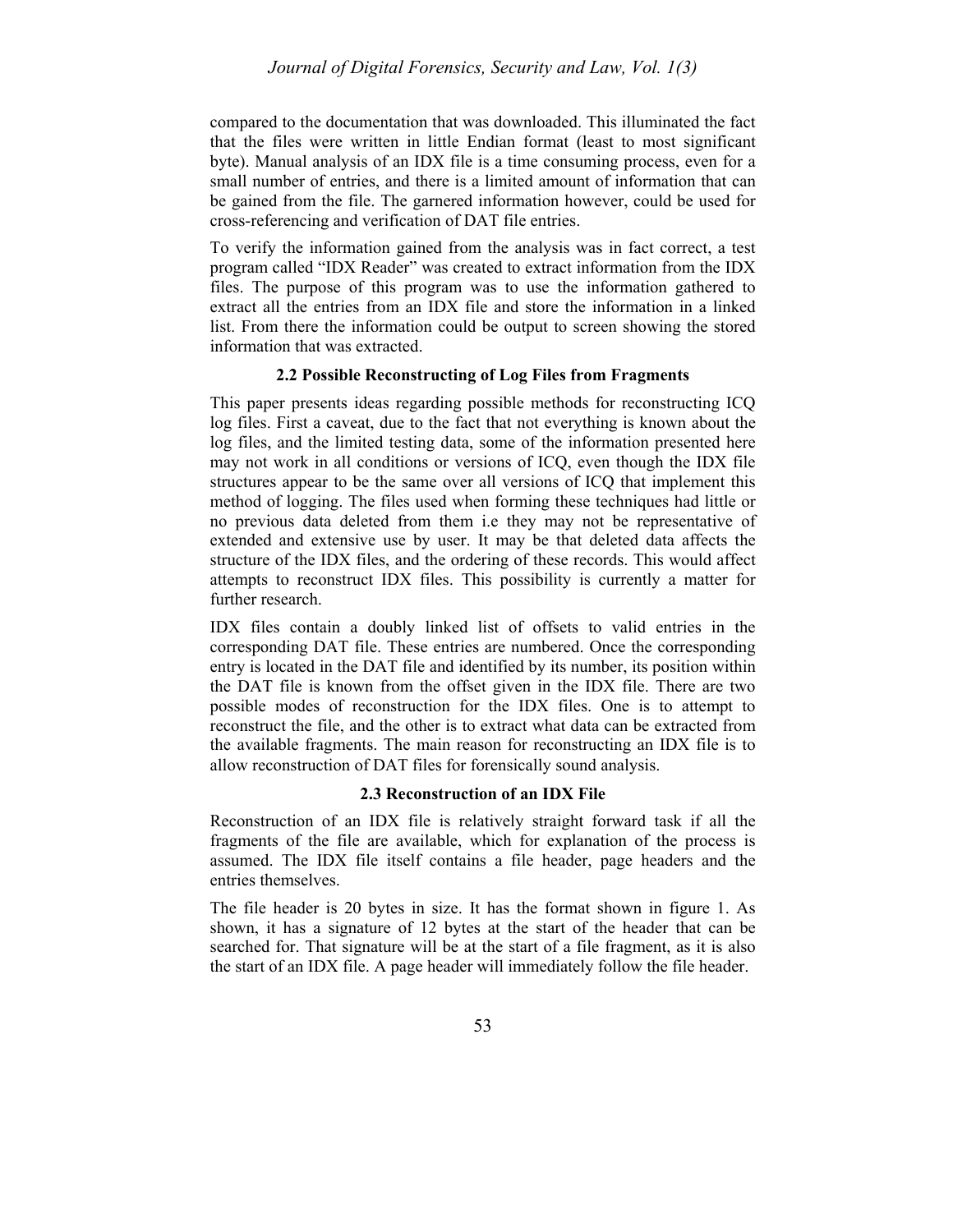| $=$ Format of IDX main header (20 BYTES): |  |                                                                                                     |  |  |  |  |
|-------------------------------------------|--|-----------------------------------------------------------------------------------------------------|--|--|--|--|
|                                           |  | 00000000 3 LONGS Unknown, but always 4, 20, 8.<br>$(04,00,00,00,14h,00,00,00,08,00,00,00)$          |  |  |  |  |
| 0000000C LONG                             |  | IDX pointer to root entry                                                                           |  |  |  |  |
| 00000010 LONG                             |  | ICQ database version                                                                                |  |  |  |  |
|                                           |  | $=$ ICQ 99a<br>10                                                                                   |  |  |  |  |
|                                           |  | $=$ ICQ 99 $b$<br>14<br>$=$ ICQ 2000a<br>17                                                         |  |  |  |  |
|                                           |  | $=$ ICQ 2000b<br>18                                                                                 |  |  |  |  |
| $\overline{\phantom{a}}$ .                |  | $=$ ICQ 2001a, 2001b, 2002a, 2003a<br>19<br>$\alpha$ , and $\alpha$ is a set of the set of $\alpha$ |  |  |  |  |

Figure 1: Format of IDX file header (Strickz, 2002)

The page headers are 205 bytes in size and are always separated by space for 1000 linked list entries (20Kb). The format for a page header is shown in figure 2. Again the entry begins with a series of bytes, 20 bytes in all, that can be used as a signature to locate page headers.

| $=$ Format of IDX page header (205 BYTES): |             |                                                     |  |  |
|--------------------------------------------|-------------|-----------------------------------------------------|--|--|
| 00000000                                   | 5 LONGS     | Unknown, but always 201, 0, 0, 0, 0.                |  |  |
| 00000014                                   | LONG        | Pointer to next page header. -1 if this is the last |  |  |
| page.                                      |             |                                                     |  |  |
| 00000018                                   | LONG        | Unknown, always 1?                                  |  |  |
| 0000001C                                   | LONG        | Number of bytes in each slot (20)                   |  |  |
| 00000020                                   | LONG        | Number of fragments in the page with one or more    |  |  |
|                                            |             | consecutive free slots.                             |  |  |
| 00000024                                   | <b>LONG</b> | Number of empty slots in this page.                 |  |  |
| 00000028                                   | 10 LONGS    | Unknown, always 0?                                  |  |  |
| 00000050                                   | 125 BYTES   | Allocation bitmap                                   |  |  |

Figure 2: Format of IDX page header (Strickz, 2002)

Initially, the IDX file is created with a file header at offset 0h, followed by a page header at offset 14h. This is followed by space for 1000 20 byte entries, making the initial file size 20225 bytes in size. Additional space for entries is allocated as required. Allocation is done by appending an additional page header, plus space for 1000 entries. From this we know that:

- The size of an IDX file will be a multiple of 20205 bytes plus 20 bytes.
- Beginning at offset 20h, every 20205 bytes there will be a page header

If all the page headers in the fragments are located, then the file size can be calculated. This is done by multiplying the number of page headers by 20205 and adding 20, to get the size of the file. This will only work if all page headers are properly identified.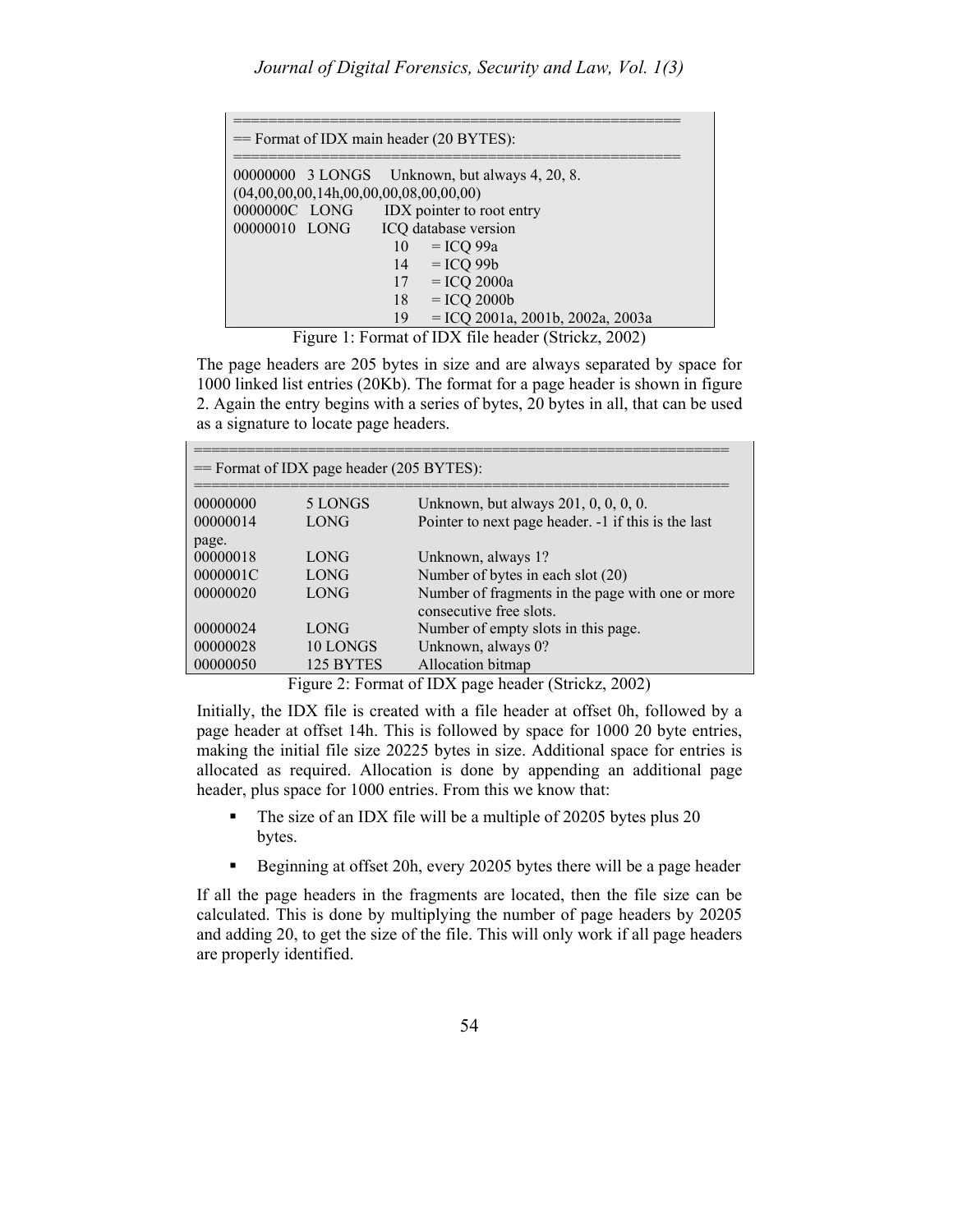Alternatively another method is the highest value next pointer can be located and 20205 bytes can be added to that to get the expected file size. The page headers can be ordered in ascending order by their next pointers. The first page header is always located at offset 14h, and the remainder located at intervals of 20205 bytes. To locate position of a page header subtract 4EEDh from the next pointer to find offset at which the header begins. All the page headers can be positioned in this manner. It is possible to locate the position of the remaining fragments by using the positioned fragments containing the page headers. Locate a valid linked list record near the end of a previously positioned fragment. The format of the IDX linked list entry is shown in Figure 3.

| == Format of IDX linked list entry (20 BYTES each):                                |                                                      |  |  |  |  |
|------------------------------------------------------------------------------------|------------------------------------------------------|--|--|--|--|
|                                                                                    |                                                      |  |  |  |  |
| 00000000 LONG                                                                      | $=$ valid IDX entry<br>entry status? $: -2$          |  |  |  |  |
| 00000004 LONG                                                                      | DAT entry number:                                    |  |  |  |  |
|                                                                                    |                                                      |  |  |  |  |
| 00000008 LONG                                                                      | IDX pointer to next entry $(-1 = none)$              |  |  |  |  |
| 0000000C LONG                                                                      | IDX pointer to previous entry $(-1 = none)$          |  |  |  |  |
| 00000010 LONG                                                                      | DAT pointer to corresponding DAT entry $(-1 = none)$ |  |  |  |  |
| $\Gamma$ igure 2: $\Gamma$ ormet of IDV Linked List $\Gamma$ ntwr (Stricker, 2002) |                                                      |  |  |  |  |

Figure 3: Format of IDX Linked List Entry (Strickz, 2002)

It should be simple enough to order the remaining fragments by the DAT entry numbers in the linked list records contained in the fragments. The higher entry number fragments tend towards the end of the file and it should be possible to reconstruct the remaining fragments into the file in that manner.

If it is possible to search for information in fragments at certain offsets, there is a second method that could possibly be able to identify the correct fragments and be used to automate the reconstruction. This method would use the last linked list record in a fragment that has already been positioned in the reconstructed file, and noting it's next pointer. This pointer would likely point to a linked list entry in the next fragment. The offset into the fragment could be calculated. The signature of a linked list entry is known. It is FE FF FF FF (-2) in the first 4 bytes of the linked list entry.

Use the signature to search for an entry at that position in all of the fragments. If an entry is found there, and it is the next fragment, it's pointer to the previous linked list entry would contain the offset of the last entry in the previous fragment (being the linked list entry used to find the next file fragment).

#### **2.4 Extracting IDX Information Without Reconstruction**

The required data can be extracted without reconstructing the file, however it may required to perform additional checks to identify valid records. The only identifier of valid records is the signature FE FF FF FF (-2), which identifies a valid record. Assuming that the signature is not found in any other position in the file (it may possibly be found in the page header bit maps), it should be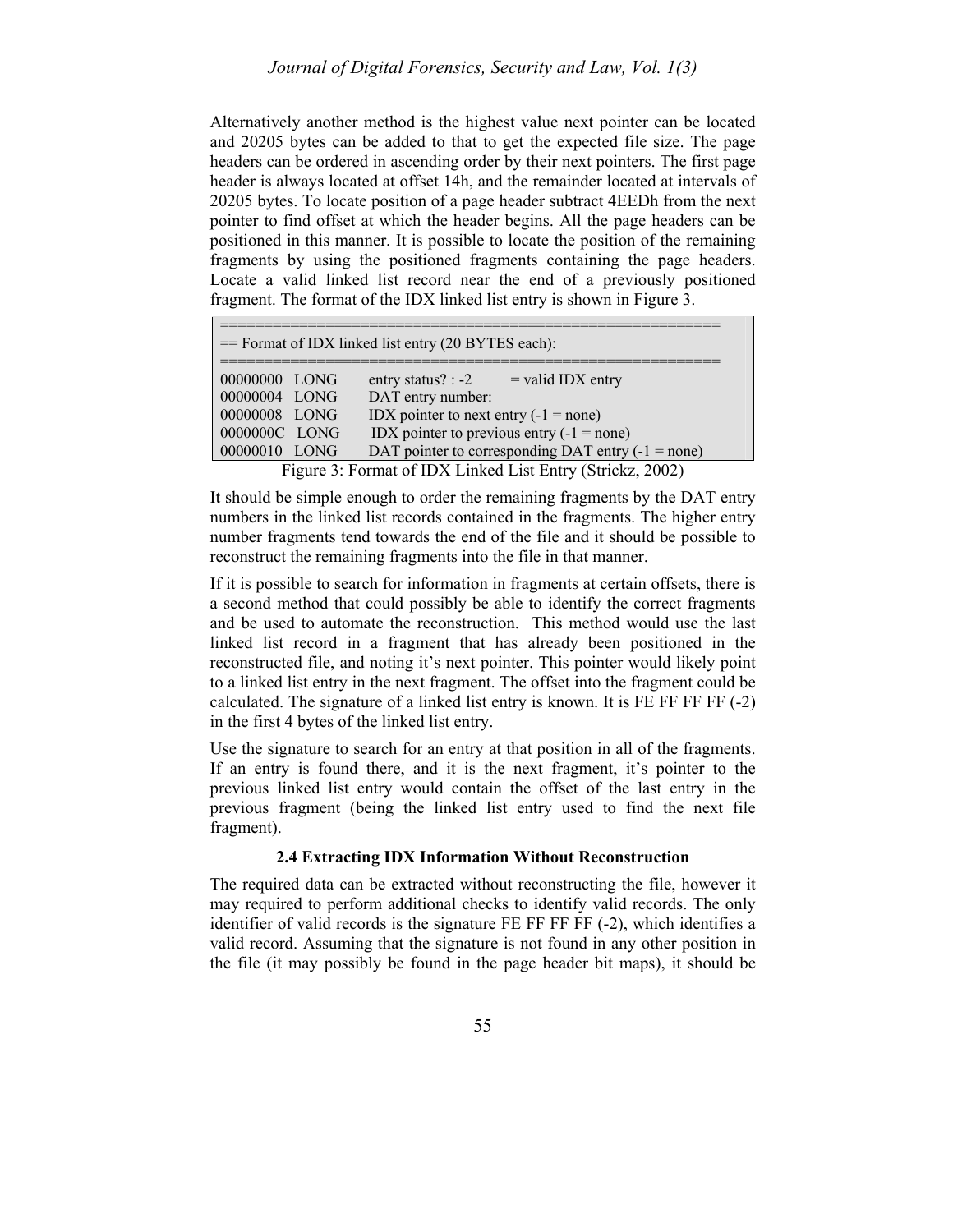possible to dump all the valid records out to another file.

As a result of analysis, three data structures were found in the IDX file namely file header, page header and the actual data. The file itself was found to be highly structured with predictable characteristics. Most of this information was already documented in the downloaded information, however there were a few observations made that, could not be investigated and explained in the time available. The first data structure found was a file header. The file header contains some unknown information, a pointer to the first record data structure, and the version of ICQ database. The file header is always found at the start of an IDX file and is 20 bytes in length. Immediately after the file header is the second data structure, called a page header. A page consists of a 205 byte page header and space allocated for 1000 data record entries, making a total page size of 20205 bytes. When an IDX file is initially created, it is created with a file header an a single page, making a size of 20225 bytes.

The page header itself consists of some unknown information, but includes a pointer to the next page header (or -1 if it's the last page header), and accounting information about record sizes, number of record slots used and what record slots are allocated.

New pages appear to be allocated on an as needed basis, as the current page in the file is filled. As page sizes are always exactly the same, if the number of pages is known, the exact file size can be calculated. This is useful if the file is being recovered after being deleted, however it does require that the last two page headers be located in fragments that can be pieced together, to create a single portion of the file.

The reason for this is that as the pages are always the same size, the page headers are known to occur at exact intervals in the file. A page header that has a pointer to a subsequent page header can have its own position calculated by subtracting 20205 from the pointer value to gain the position of that page header. This can not be done with the last page header as its pointer value is -1. Hence the previous page header is required to get the pointer value of the start of the last page. Adding 20205 to that file offset gives the exact size of the IDX file.

File fragments containing page headers can be positioned by ordering them by the values of their pointers to the next file. This is useful when reconstructing log files as the exact position of the start of each page can be calculated.

The third data structure is the data records themselves. The data records are arranged in a doubly linked list of valid record entries, with each record storing the position in the IDX file of the previous and next record in the linked list. The other information stored in the record is the status of the entry, the DAT entry number and the file offset within the DAT file of that record. The IDX file can be used to find any and all valid entries in the DAT file, which contains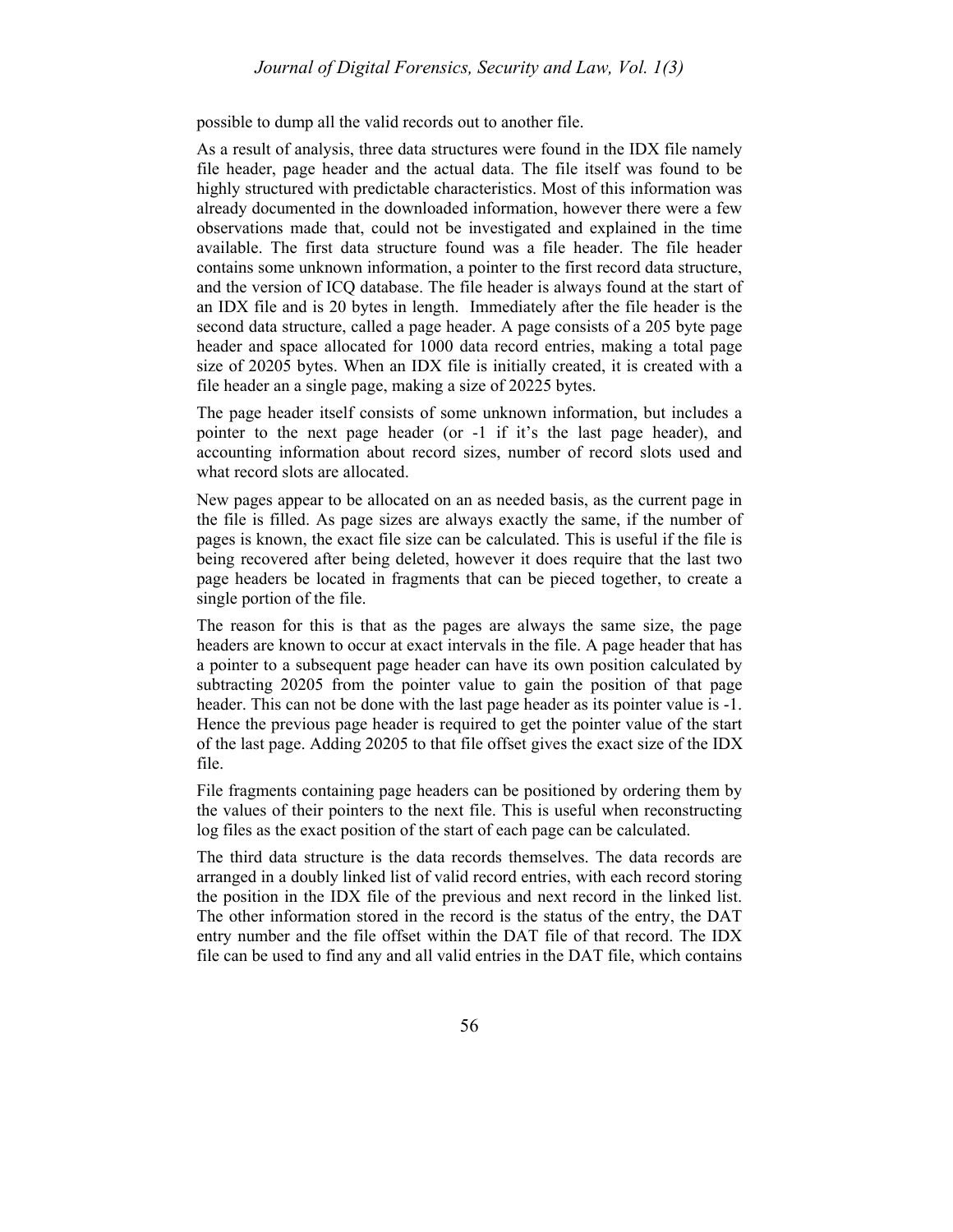the logged information. This information can be used to help recreate DAT files from fragments, and also to help recreate IDX files, due to the file offsets that are stored.

The IDX Reader program verified the information as correct, showing that a correct algorithm had been created for extracting IDX information. While this information was not essential to the project, it did provide the following benefits:

- 1. Assisted with locating records in the DAT file for analysis
- 2. Understanding of the way information was stored in binary files
- 3. Verify programming techniques used for extraction of information
- 4. Provide algorithms that could be used to provide further verification of data extracted from the DAT files
- 5. Provide a tool to assist in manual analysis of the DAT files.

#### **3. ANALYSIS OF THE DAT FILE**

#### **3.1 Dat File Recovery**

Dat file recovery should be simple once enough records have been extracted out of the IDX file. The record signatures in figure 4 could be used to locate records and their entry numbers. The extracted linked list entries could then be searched for matching entries, which would have the offset of the DAT entry. The list presented in figure 4 may not be a comprehensive list of all DAT file entries but it Strictz (Strickz, 2002) says that it covers most entry types.

| Various messages: |                                                 | E0,23,A3,DB,DF,B8,D1,11,8A,65,00,60,08,71,A3,91                |  |  |  |
|-------------------|-------------------------------------------------|----------------------------------------------------------------|--|--|--|
| Chat request:     |                                                 |                                                                |  |  |  |
|                   |                                                 | E1,23,A3,DB,DF,B8,D1,11,8A,65,00,60,08,71,A3,91                |  |  |  |
| File request:     |                                                 |                                                                |  |  |  |
|                   | E2,23,A3,DB,DF,B8,D1,11,8A,65,00,60,08,71,A3,91 |                                                                |  |  |  |
| My Details:       |                                                 |                                                                |  |  |  |
|                   |                                                 | E4,23,A3,DB,DF,B8,D1,11,8A,65,00,60,08,71,A3,91                |  |  |  |
| Contact:          |                                                 | E5,23,A3,DB,DF,B8,D1,11,8A,65,00,60,08,71,A3,91                |  |  |  |
| Reminder:         |                                                 |                                                                |  |  |  |
|                   |                                                 | E6,23,A3,DB,DF,B8,D1,11,8A,65,00,60,08,71,A3,91                |  |  |  |
| Note:             |                                                 | EE, 23, A3, DB, DF, B8, D1, 11, 8A, 65, 00, 60, 08, 71, A3, 91 |  |  |  |
|                   |                                                 | Figure 4: DAT entry signatures (Strickz, 2002)                 |  |  |  |

As different versions of the official Mirabilis ICQ client were released, changes were made to the structure of the log file databases. These changes mean that any program that extracts information from a database has to be able to identify the version of the program that created the database first, and then extract the information and format it according to the version of ICQ that created the file under examination.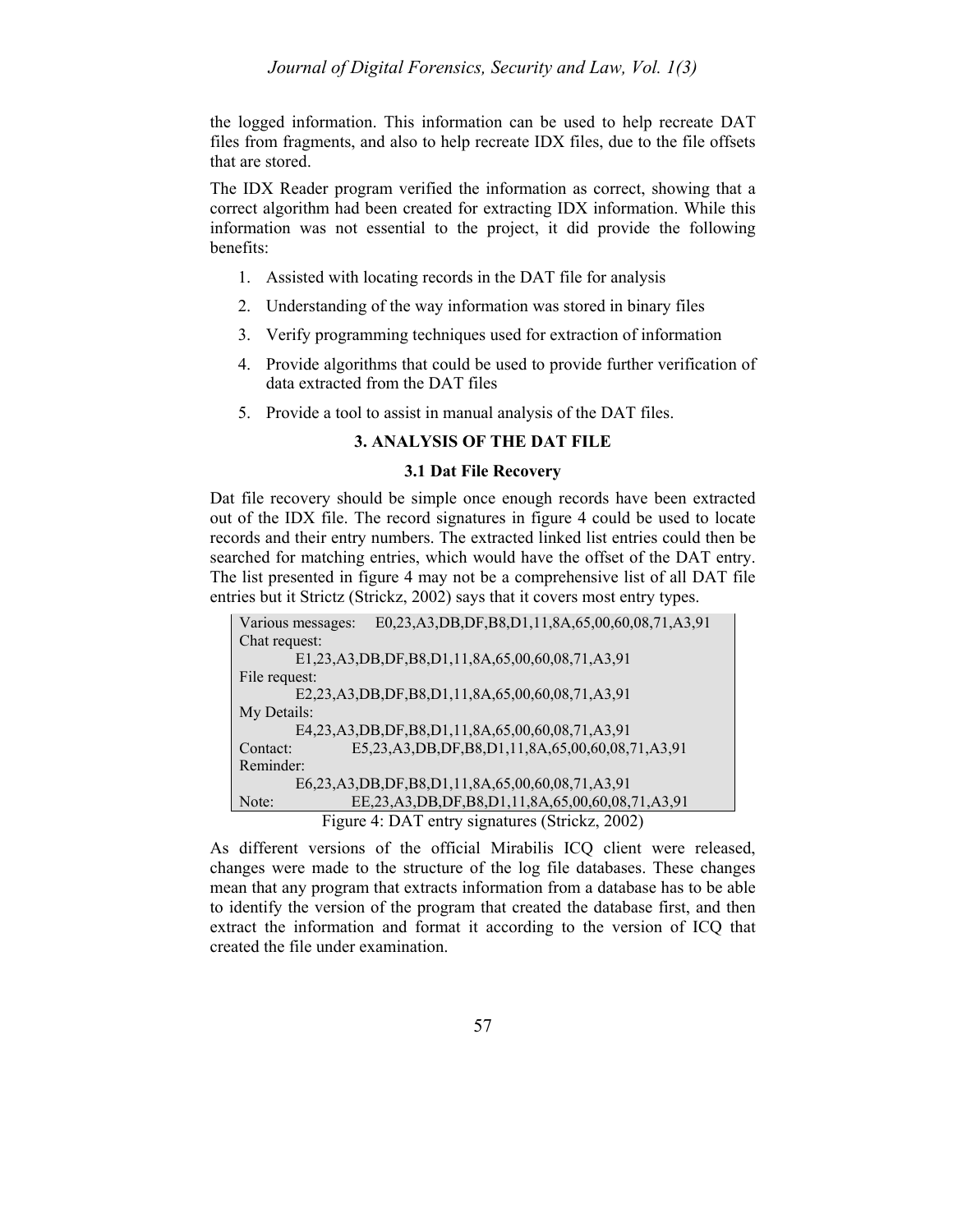Initial information that was downloaded showed numerous versions of the log files, each with differences that needed accounting for when being extracted and formatted. After some analysis, it was found that each record had a record header that is consistent across every version of the databases looked at. This header contained the length of the record, the record number, filing information, a message signature, and what was described in the documentation as a "separator value". The record header is consistent across all versions of the ICQ database. Even the 2003a client database, which has significant differences from all other versions, appears to have this header format.

Another consistency across all versions, 2003b not withstanding, was that the structure of normal text messages was identical. This made it much simpler to implement a system that could extract useful data. As ICQ is primarily a text based messaging system, much of the useful information could be expected to be extracted from these types of messages. It made sense therefore that once a program had been created to extract records that the first records that would be interpreted would be messages. This would allow extraction of text conversations in versions of ICQ up to and including 2003a.

#### **3.2 The Issue of Deleted Log Entries**

Initial research indicated that records were probably not deleted from the DAT file. Instead the records in the IDX file that referenced records to be deleted were removed. The freed record space in the DAT file would then be used as required.

This often meant that whole and partial records were left in the DAT file. When the first attempt to create a program to extract DAT records was created, the program simply searched the file for the various signature values, read the record length and copied the data into buffers that was then put into a linked list.

The problem with this was that when signatures from deleted records would be found, often parts of the records had been overwritten, including the start of record with the record length. When run over the test data, when a record was found with a length field that was overwritten to zero length, the program entered an infinite loop. The only to recover from this was to terminate the program.

While this method would have been suitable for databases that contained no deleted data, it was clearly not suitable for databases that contained numerous records that had been deleted over time. It is also not suitable to ignore deleted data as it may contain vital information that could be used. This meant that using the IDX file to recover only valid records was also unsuitable. Another reason for not using the IDX file is that if it was deleted and overwritten it would be unavailable for use. The only useful way to extract the information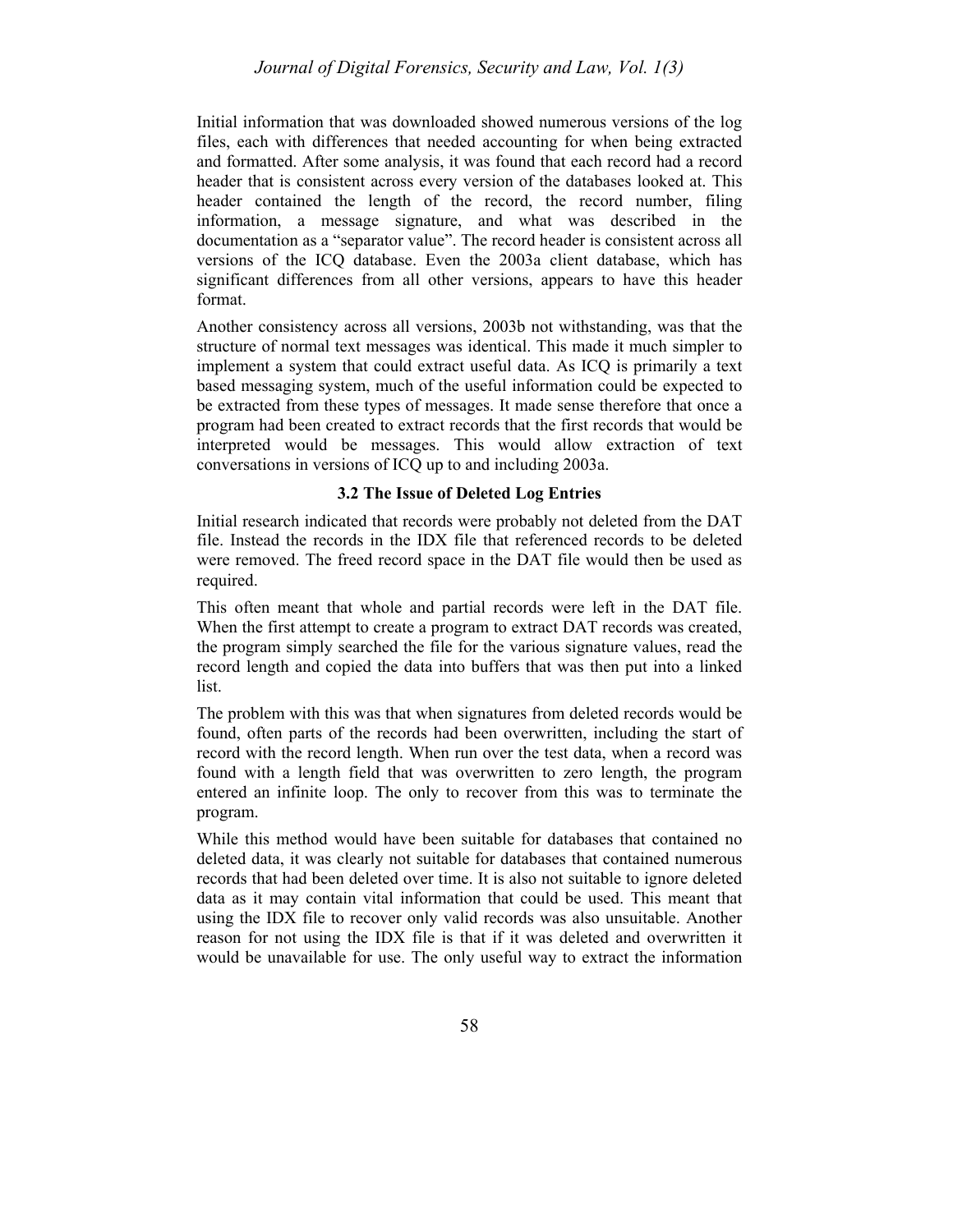would be to locate and identify records and partial records in the DAT file and successfully extract them.

#### **4. HOW THE ENTRIES WERE EXTRACTED**

#### **4.1 Creating an Extraction Algorithm**

Several ideas were thought up and worked through on paper, modified and refined until one method was found that would be suitable for extracting the log files and a prototype made. First a search function was created that would return the file offset of the next signature in the file, or zero if the end of file was found instead.

The search function was called and then if a signature was found the program entered a loop. A data structure was created to store the record and accounting information about it. The search function was then called to find the next signature. If another signature was found then the length of the current record was calculated and the end position was calculated, if possible. If the previous record possibly overwrote the start of the current record then the end of record was calculated to be the last byte before the start of the next record. The start of the first record was always assumed to be valid.

If the end of the record was calculated to occur after the start of the next record then the two records were deemed to overlap. The end of the current record and the start of the next record were recorded as "DIRTY" or "OFFSET" and the number of overlapping bytes was recorded with each record.

The length of the record was calculated and that much data read into the data structure. Accounting information about the status of the end of the record was also added and then the record structure added the end of the linked list. Information obtained about the next signature was stored in local variables. The loop then iterated. After the next record data structure was created, the information would be copied to the new data structure. The loop exited when no new records were found. Once the prototype was able to extract all records and partial records, it was ported to  $C++$  and record structures were added to for validation and output of data. Figure 5 shows the extraction algorithm used.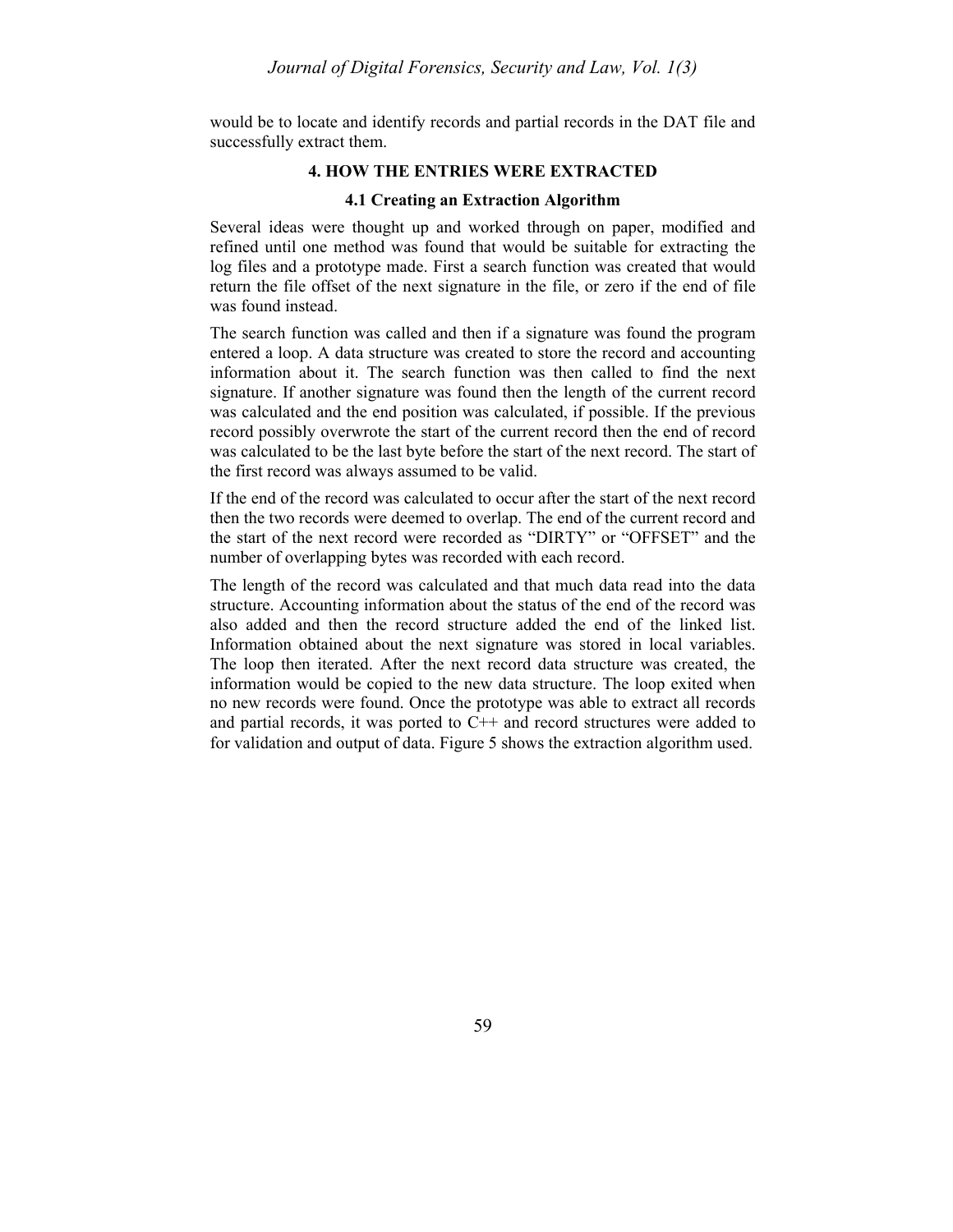

Figure 5: Extraction algorithm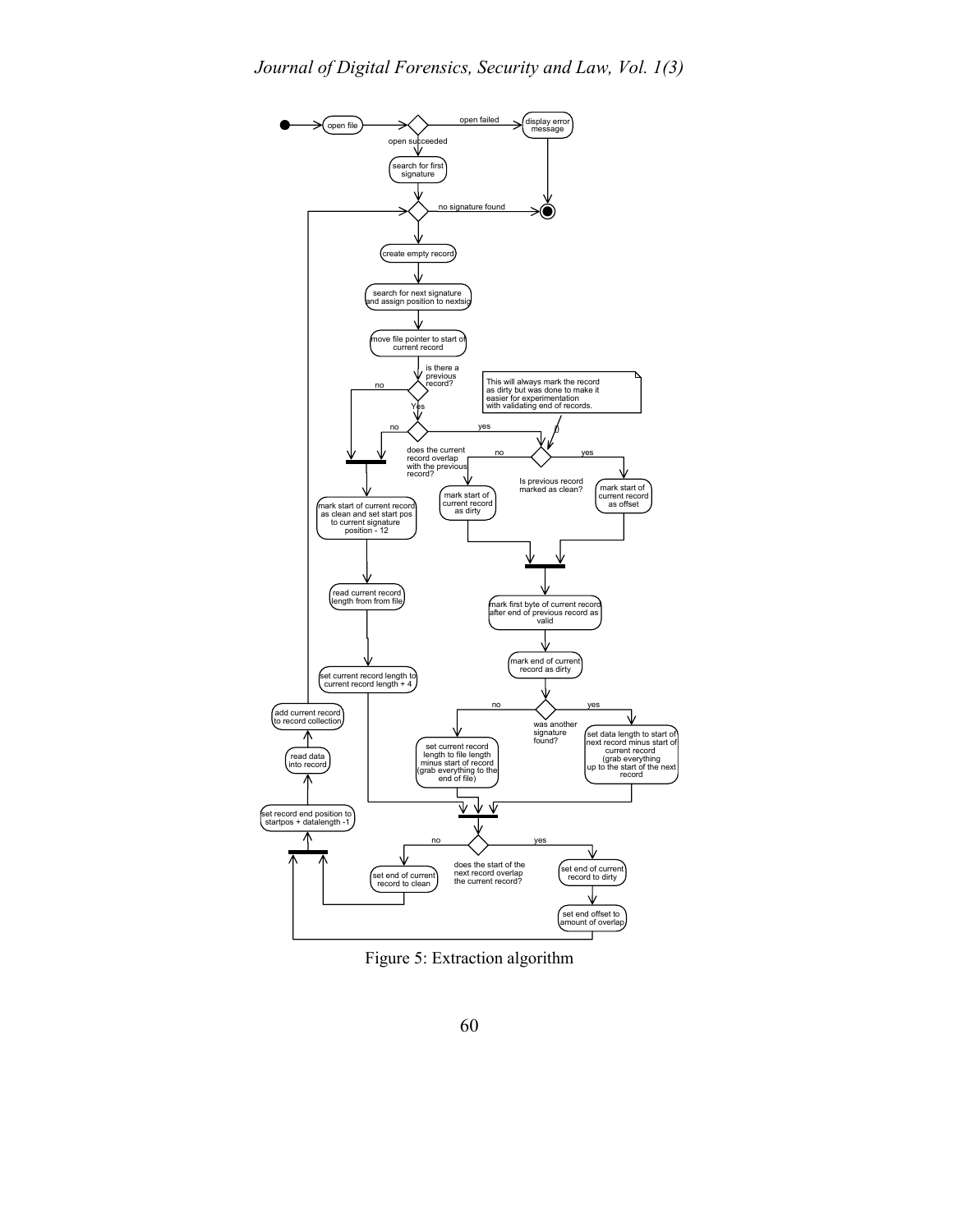#### **4.2 Identifying the ICQ Version**

Initially it was thought that extensive examination of the record structures would be required to identify the version of ICQ being used. After some analysis it was noted that for the versions of ICQ listed in the downloaded information, the separator value changed with each version. The decimal notation of the separator value corresponded with the version number that created the log. What this meant was that a single record could be located and from that value the exact version of the ICQ client that created the log could be identified.

#### **4.2 Identification and Verification of Entries**

Identification of individual record types is also quite simple. The signature values are all 16 bytes in length. Most signatures differ only in the first byte with the last 15 bytes being identical. The first byte however, is unique to each record type and provides an excellent method for identifying the type of record being extracted.

As information sorted out about the data that was contained in each data structure, a class hierarchy was created that had its root class as containing the header structure only. From there a level of classes was created that contained information common to all versions of ICQ for a type of record. The third layer generally contained information specific to individual record types.

This allows the manipulation of records as a single record type, as a type of record such as "Message", or as a specific type of message, depending on what was required from the data structure.

Each data structure inherits a method called verify from the base class which can be overwritten. Verify is designed to verify the information stored specifically by that class if possible. Each class would contain information specific to that class and would be designed to verify the validity of that data. In the initial test version of this program, there was no validation of entries as to test the basic concepts only entries verified as being valid were used. In later implementations of the program validation methods would be identified and added to the program.

#### **5. TESTING**

Once the classes were created and a library of functions to do endian conversions created, outputting the records was quite simple. Streaming operators were created and the output was simply streamed to the console. Once a significant amount of work had been completed, a chat session was held and a small amount of test data obtained from it. The version of ICQ used was 2003a, the most recent version that can be analysed with this version of the extraction program. Using the log files that were obtained, three types of analysis was performed. These were manual, using the ICQ program itself to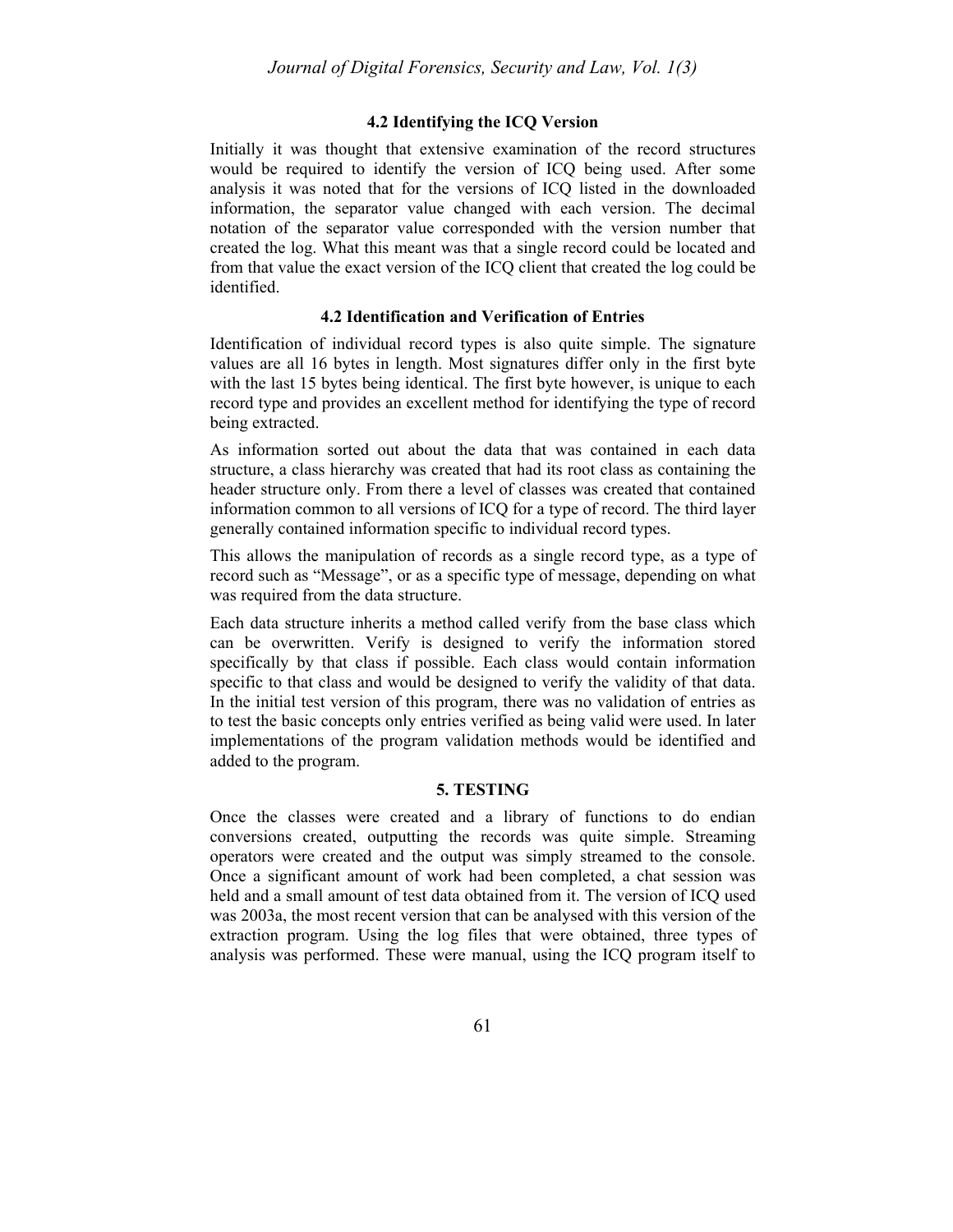output the history of the conversation, and using the extraction program that was created in this project.

Initial results of this program are that the program is extremely accurate in the limited output that it can achieve with only one limitation. The analysis of the timestamps does not account for the time zone, which for Perth is GMT +08:00

So far a fairly extensive amount of analysis has been completed allowing for the creation of this program. The program itself has the following limitations:

- 1. Areas of possible concern for the algorithm have been identified and need to be investigated. This is further discussed in the next section on future work.
- 2. Only the message structures being identified and output.
- 3. There are no options to adjust time stamps for time zones or discrepancies in time. The program does adjust for time zones.
- 4. Only complete entries that are marked as "CLEAN" are used. There is no validation of the entries that would allow the other records to be used.
- 5. The extracted data records are not immutable, which means that they could be accidentally altered.
- 6. The program does not sort by UIN number or time, so while all the messages are output they are not sorted into conversations, which must be done manually.
- 7. The current data structures do not allow for the 2003b version of the ICQ client to be analysed. This is because the database is now distributed over a number files, signatures have changed, and the structure of the messages have changed.

While these limitations reduce the usefulness of the program somewhat in it's current form, it still has great usefulness in reducing the amount of time needed to extract useful information, which would then need to be manually organised.

#### **6. FUTURE WORK**

While records are being extracted from the databases, there is a large amount of work to be done. The first task will be to address the limitations that have already been mentioned above. The concern with the extraction algorithm is that although the current algorithm performs flawlessly, it depends on the first record being valid. Also the algorithm has yet to be tested with multiple "DIRTY" records one after the other. Further refinements may be required to make the algorithm more robust.

Another purpose for strengthening this algorithm is that it could be used to analyse partial database files where the first record in a file fragment is not